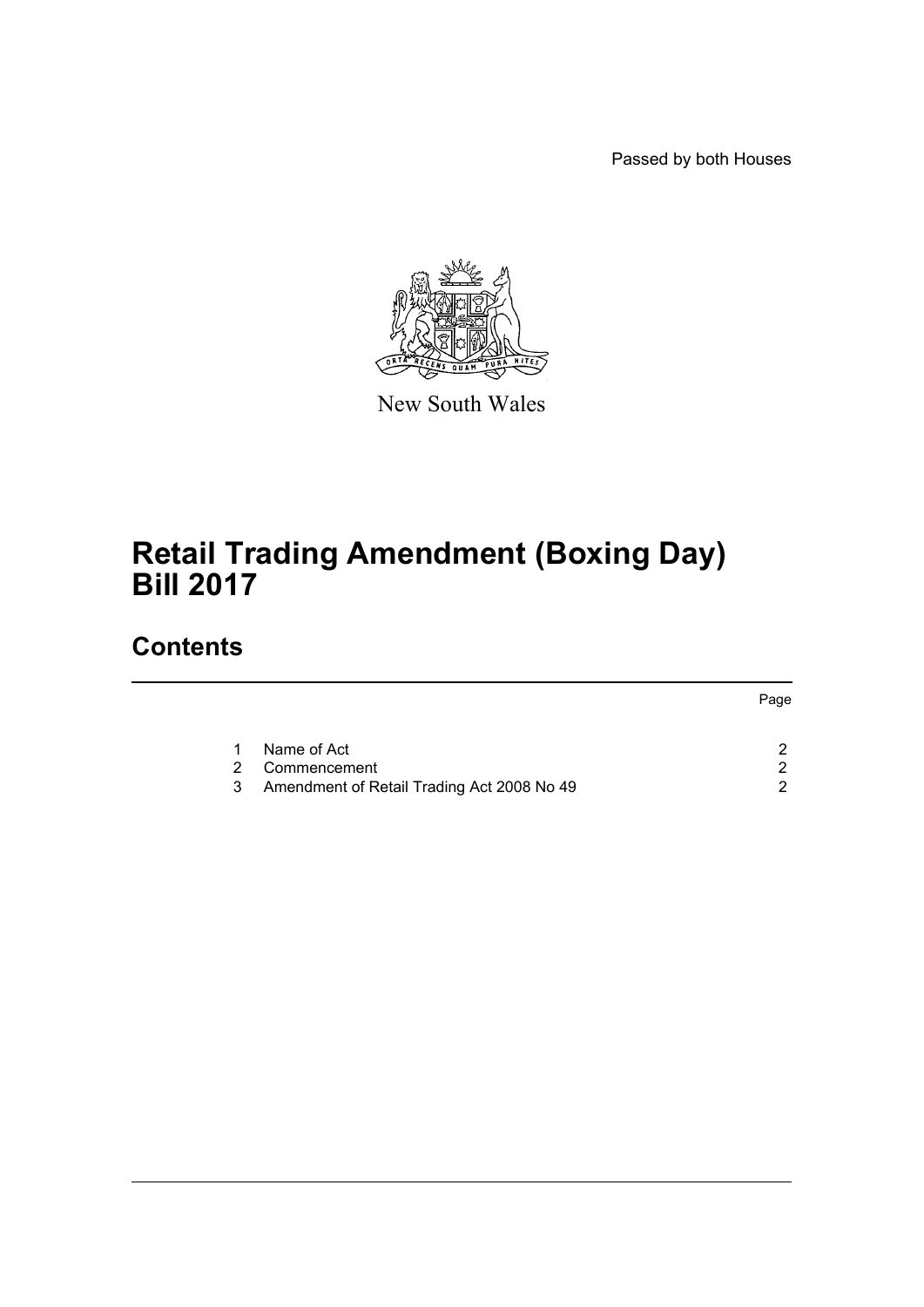*I certify that this public bill, which originated in the Legislative Assembly, has finally passed the Legislative Council and the Legislative Assembly of New South Wales.*

> *Clerk of the Legislative Assembly. Legislative Assembly, Sydney,* , 2017



New South Wales

# **Retail Trading Amendment (Boxing Day) Bill 2017**

Act No , 2017

An Act to amend the *Retail Trading Act 2008* with respect to Boxing Day trading and bank trading days.

*I have examined this bill and find it to correspond in all respects with the bill as finally passed by both Houses.*

*Assistant Speaker of the Legislative Assembly.*